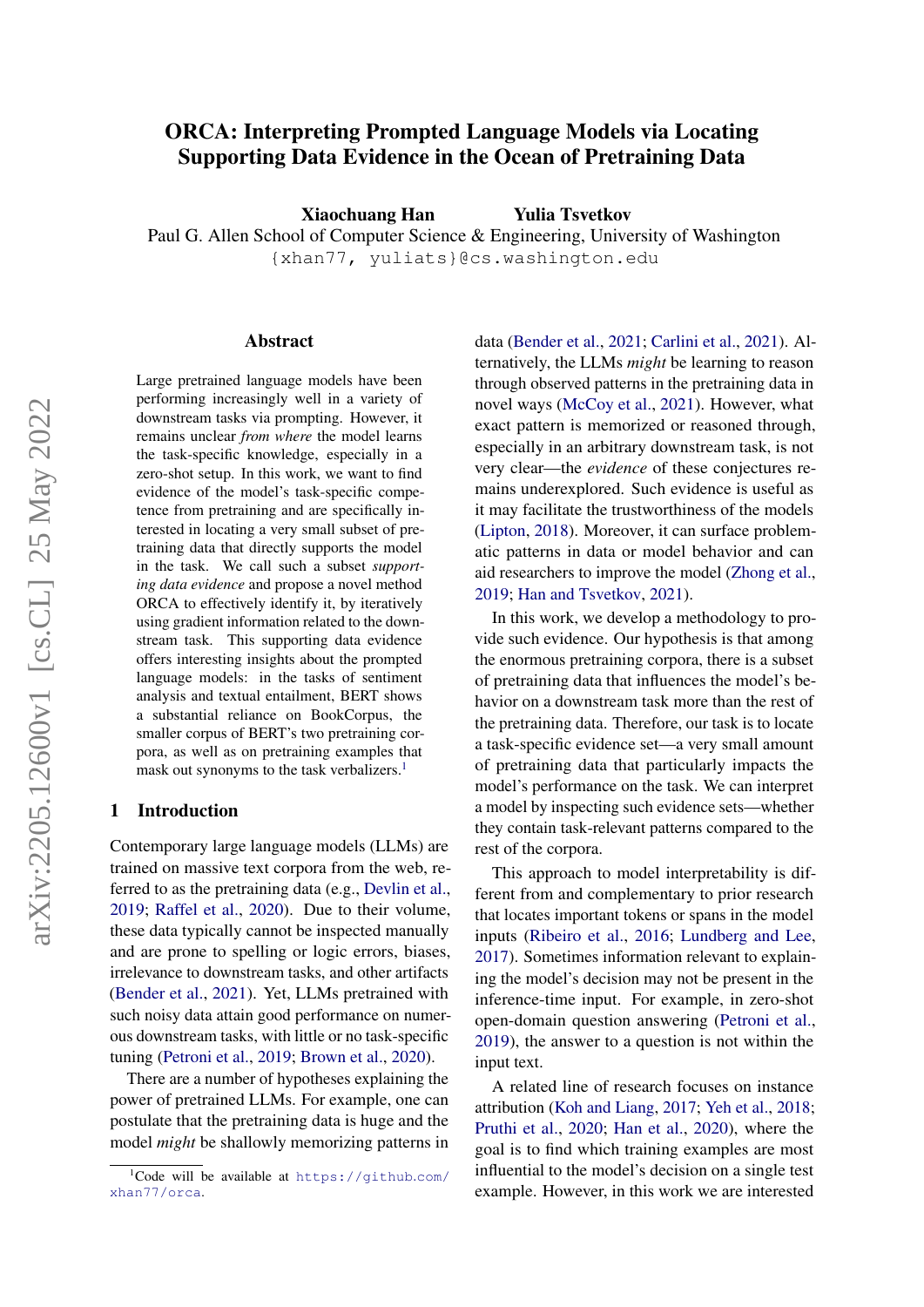in locating pretraining data influencing the *whole task* (a test set). We seek such "global" evidence for the task because given the scale of the pretraining and task data, it could be inefficient or even infeasible to find and inspect the evidence for each of the task examples.<sup>[2](#page-1-0)</sup>

We first formulate our problem of finding evidence from pretraining data by defining an incremental impact of the evidence ([§2\)](#page-1-1). We propose a novel method ORCA $3$  that effectively identifies the evidence by iteratively using task-specific gradient information ([§3\)](#page-2-0). We focus on two classification tasks, sentiment analysis and textual entailment, in a prompt-based setup ([§4\)](#page-3-0). We show the effectiveness of the evidence set discovered by ORCA, compared with random data subsets and nearest neighboring data in an embedding space ([§5\)](#page-5-0). Our analyses into the discovered evidence show that our experimented model BERT [\(Devlin](#page-9-0) [et al.,](#page-9-0) [2019\)](#page-9-0) has an interestingly high reliance on one of its two pretraining corpora (BookCorpus, [Zhu et al.,](#page-11-2) [2015\)](#page-11-2) as well as on pretraining examples that mask out synonyms to the task verbalizers [\(Schick and Schütze,](#page-10-10) [2021\)](#page-10-10) ([§6\)](#page-5-1).

## <span id="page-1-1"></span>2 Problem Formulation

Large pretrained language models have been performing increasingly well in a collection of downstream tasks under few-shot or even zero-shot setups [\(Petroni et al.,](#page-10-1) [2019;](#page-10-1) [Brown et al.,](#page-9-2) [2020\)](#page-9-2). Void of the conventional finetuning, they must have directly learned some useful knowledge from the pretraining. However, the pretraining data is seldom curated, instead sourced from mixed domains and prone to noise. It remains a gap to identify what exact pretraining data (if any) lead to a model's competence in a specific downstream task. Finding such pretraining data for a given model and task, which we call *supporting data evidence*, is the objective of this work.

Let us assume we have a pretrained language model  $\theta^{PT}$  that uses a pretraining dataset  $D^{PT} \ni$  $(x_{\text{context}}^{\text{PT}}, x_{\text{masked}}^{\text{PT}})$ . For example, for an autoencoding language model (e.g., [Devlin et al.,](#page-9-0) [2019\)](#page-9-0),  $x_{\text{context}}^{\text{PT}}$  can be a block of text with certain tokens masked, and  $x_{\text{masked}}^{\text{PT}}$  can be those tokens in their original forms, waiting to be reconstructed. For an autoregressive language model (e.g., [Radford](#page-10-11)

[et al.,](#page-10-11) [2018\)](#page-10-11),  $x_{\text{context}}^{\text{PT}}$  can be a preceding observed context, and  $x_{\text{masked}}^{\text{PT}}$  can be the next token to be predicted. A language model  $\theta^{PT}$  is trained to minimize a loss  $\mathcal L$  over the pretraining examples,  $\theta^{\text{PT}} = \operatorname{argmin}_{\theta} \mathcal{L}(D^{\text{PT}}; \theta).$ 

The language model can be applied to many downstream tasks without finetuning any specific modules, via prompting [\(Schick and Schütze,](#page-10-10) [2021;](#page-10-10) [Liu et al.,](#page-10-13) [2021\)](#page-10-13). Let us assume we have a dataset of a downstream task for evaluation purposes,  $D^{\text{task}} \ni (x^{\text{task}}, y^{\text{task}})$ . The language model could make decisions for the task by measuring  $p_{\theta}$ (verbalizer( $y^{\text{task}}$ ) | template( $x^{\text{task}}$ )). The template supplies a prompt tailored to the task for the model, and the verbalizer maps the output of the language model to the task's label space.<sup>[4](#page-1-3)</sup>

Our goal is to find the *supporting data evidence* S for the task  $D<sup>task</sup>$ . This evidence should be a set of examples within the pretraining data ( $S \subset D^{PT}$ ), and we want the size of the set to be very small to give us clearer signals to interpret  $(|S| \ll |D^{PT}|)$ . The supporting data evidence  $S$  should "contribute" significantly to the performance of the model on the downstream task.

However, we first observe that defining this contribution is already a non-trivial problem. Prior work in instance attribution like influence functions [\(Koh and Liang,](#page-10-7) [2017\)](#page-10-7) often adopt a "leave-oneout" perspective [\(Cook,](#page-9-4) [1977\)](#page-9-4). In our case this would mean removing S from  $D<sup>PT</sup>$ , retraining a new language model from scratch, and testing it on  $D<sup>task</sup>$ . This is prohibitively expensive.<sup>[5](#page-1-4)</sup>

In this work, we adopt an "upweight" perspective. We want to upweight certain pretraining examples (e.g., S) by letting the model see them more times (instead of less times in leave-one-out). To avoid retraining the whole language model, we append the selected pretraining examples S to the end of the existing pretraining procedure, letting the model see and update upon them *one* more time. We want to keep such additional updates as minimal as possible to prevent overfitting. Specifically, if we randomly batch the supporting data evidence S to mini-batches, we can get a "boosted" model via a very small number of optimizer updates:

$$
\theta_{\text{boosted}}^{\text{PT}} \leftarrow \theta^{\text{PT}} + updates_{\theta, \mathcal{L}}(batched(S))
$$

<span id="page-1-0"></span> $2$ [Directly applying instance attribution methods to the task](#page-10-11) [level may also yield negative results \(Kocijan and Bowman\).](#page-10-11)  $3$ [Named after the marine mammal for n](#page-10-11)**O** paRtiCular

<span id="page-1-2"></span>reA[son.](#page-10-11)

<span id="page-1-3"></span><sup>4</sup>Our tasks are classification problems in this work, but the framework should be extendable to generation problems as well.

<span id="page-1-4"></span><sup>5</sup>Moreover, the definition of influence functions and even leave-one-out can sometimes be arguable, especially in deep non-convex models [\(Basu et al.,](#page-9-5) [2021;](#page-9-5) [K and Søgaard,](#page-10-14) [2021\)](#page-10-14).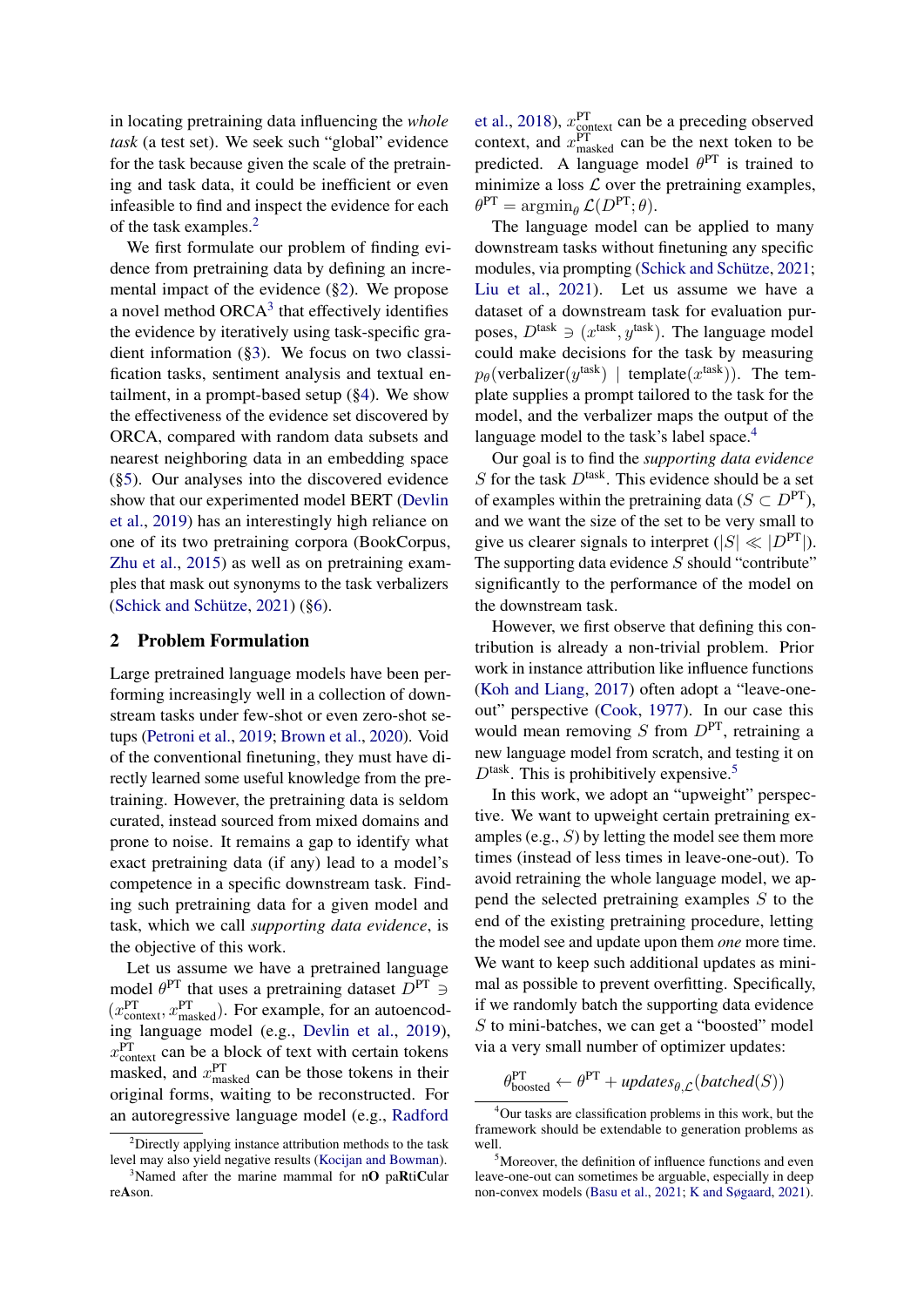For the simplicity of notation, we fold a sequence of optimizer updates into  $\text{update}_{\theta, \mathcal{L}}$  that depends on a sequence of data *batched* $(S)$ , the model parameters  $\theta$ , the loss function  $\mathcal{L}$ , and an optimization algorithm used during pretraining.

The quality of the data evidence  $Q(S)$  is the performance difference in the downstream task between the boosted model and the original pretrained model, measured by the original metric associated to the task:

 $Q(S) = \text{metric}(D^{\text{task}}; \theta^{\text{PT}}_{\text{boosted}}) - \text{metric}(D^{\text{task}}; \theta^{\text{PT}})$ 

Comparison Our formulation may seem similar to prior work in task-enhancing pretraining [\(Han](#page-10-15) [and Eisenstein,](#page-10-15) [2019;](#page-10-15) [Gururangan et al.,](#page-10-16) [2020;](#page-10-16) [Yao](#page-11-3) [et al.,](#page-11-3) [2021\)](#page-11-3). However, such methods typically use a large amount of loosely relevant pretraining data (in addition to the in-task training data), for a performance purpose. We instead want to find an orders-of-magnitude-smaller set of pretraining data, providing a clearer signal of their impact on the task for interpretability purposes.

Implication Does our formulation imply that the data outside our defined  $S$  have no contributions to the model on the task? Not necessarily. For instance, there could be certain examples that exceptionally help the model capture the grammar of the language, an indirect contribution to the task. However, they are rather unlikely to be picked as supporting data evidence: in the scope of this paper, we focus on finding the evidence that is *directly* related to the downstream task. The indirect evidence is also interesting and may be valuable for future work to investigate further.

Alternatives One issue with our problem formulation is that the *history* of the model pretraining is ignored. Is it sufficient to check whether the evidence data help the *fully* pretrained model? What if a data is truly related to the task but got overfitted during earlier stages of pretraining, so continuing pretraining on it would not change the model? We think this is possible, but only to some extent and with a limited risk, since the huge volume of pretraining data can make it difficult to overfit to all examples related to an arbitrary task in a particular way. Nevertheless, to improve that case, a potentially better solution would be "boosting" *each checkpoint* of the model across the whole pretraining procedure. This would share an intuition with some instance attribution methods based on model

<span id="page-2-2"></span>

Figure 1: The first two iterations of our proposed method ORCA, finding the pretraining data exerting similar gradients to the model as the task data. At each iteration  $i$ , we continue pretraining the original language model by  $\cup_{j=1}^{i} S_j$ .

checkpoints [\(Pruthi et al.,](#page-10-8) [2020\)](#page-10-8). However, we lack the resources to perform such experiments in this work, so we defer that to future research.<sup>[6](#page-2-1)</sup>

With this problem formulation, we are now facing the challenge of actually finding the supporting data evidence  $S$  that contribute most to the model's downstream task performance. This is again nontrivial since there are  $\binom{|D^{\text{PT}}|}{|S|}$  possible combinations for S, and the verification process introduced above is also not cheap. We now propose a novel method ORCA identifying the supporting data evidence S.

## <span id="page-2-0"></span>3 ORCA $\blacktriangleright$

The goal of our method is to find a very small subset of the pretraining data that is directly helpful to the downstream task when we continue pretraining the language model over it. In other words,  $S \subset D^{\text{PT}}, |S| \ll |D^{\text{PT}}|$ , and  $Q(S)$  is high. The intuition behind our method is simple:

- 1. We want to find examples in  $D<sup>PT</sup>$  that exert a similar change to the model parameters as  $D<sup>task</sup>$ . A hypothetical continued pretraining using  $D<sup>task</sup>$  would likely improve the model on the task and can thus be a good guide.
- 2. There could be multiple types of pretraining data that, in conjunction, are useful to the task.

<span id="page-2-1"></span><sup>&</sup>lt;sup>6</sup>With unconstrained resources, one can extend the checkpoint proposal and even measure Shapley values [\(Shapley,](#page-10-17) [1951\)](#page-10-17) of the data, an equitable valuation method [\(Ghorbani](#page-10-18) [and Zou,](#page-10-18) [2019\)](#page-10-18).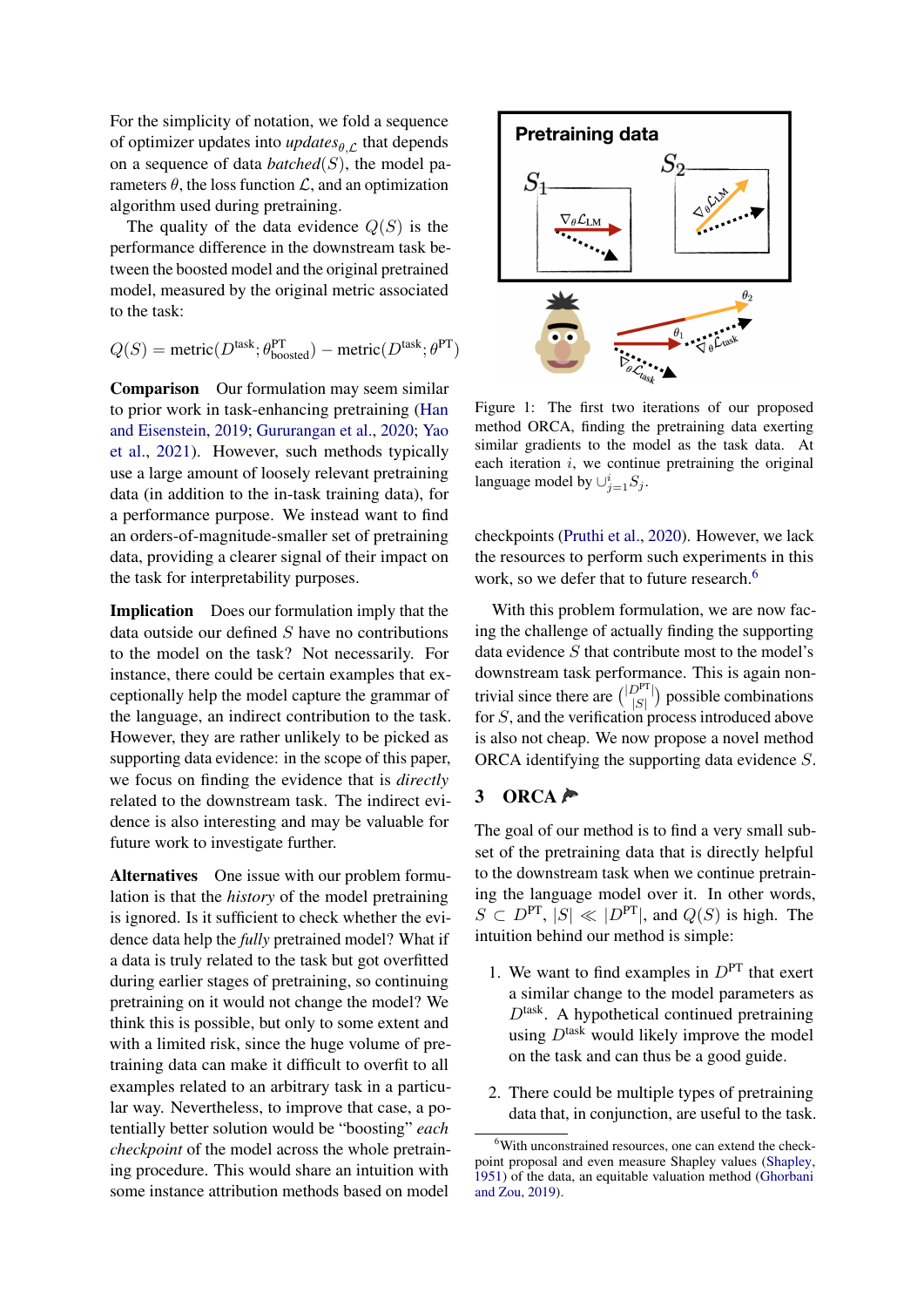We may want to select  $S$  in several iterations rather than at once, as a potential continued pretraining with  $D<sup>task</sup>$  would also be iterative (gradient descent).

Suppose we want to build our supporting data evidence S in m iterations,  $S_1, S_2, \ldots, S_m$ ; the size of the subset at each iteration is  $\frac{|S|}{m}$ . Below, we first find examples for the first evidence subset  $S_1$ . We know that continuing pretraining on the task data  $D<sup>task</sup>$  directly would likely improve the original model  $\theta^{PT}$  on the task. If we put all task data into a batch and calculate a batch gradient  $\nabla_{\theta} \mathcal{L}_{task}(D^{task}; \theta^{PT}),^7$  $\nabla_{\theta} \mathcal{L}_{task}(D^{task}; \theta^{PT}),^7$  descending along the gradient direction should improve  $\theta^{PT}$ . Therefore, here we aim to find a subset  $S_1$  of the pretraining data that can exert a similar gradient of the model as  $\nabla_{\theta} \mathcal{L}_{task}(D^{task}; \theta^{PT})$ :

$$
S_1 = \{ d \in D^{\text{PT}} \mid \cos(\nabla_{\theta} \mathcal{L}_{\text{LM}}(d, \theta^{\text{PT}}),
$$

$$
\nabla_{\theta} \mathcal{L}_{\text{task}}(D^{\text{task}}; \theta^{\text{PT}})) > \delta_1 \}
$$

We measure a cosine similarity between gradients and use  $\delta_1$  as a dynamic threshold for selecting  $|S_1|$ elements.<sup>[8](#page-3-2)</sup>

Now with the first data evidence subset  $S_1$ , we can continue pretraining an intermediate model  $\theta_1^{\text{PT}}$ :

$$
\theta_1^{PT} \leftarrow \theta^{PT} + updates_{\theta}(batched(S_1))
$$

The procedure to find the rest of the data evidence subset  $S_i$  with  $i = 2, 3, \dots, m$  is similar to the above but with one difference: these subsets should be beneficial to the model in a way that is not already captured by  $S_1$ .

We know that the intermediate model  $\theta_1^{PT}$  should capture information about  $S_1$ . Therefore, for later iterations we calculate a task batch gradient based on the previous intermediate model,  $\nabla_{\theta} \mathcal{L}_{task}(D^{task}; \theta_{i-1}^{PT})$ . The data evidence subset at each iteration should again exert a similar gradient:

$$
S_i = \{ d \in D^{\text{PT}} \mid \cos(\nabla_{\theta} \mathcal{L}_{\text{LM}}(d, \theta_{\lfloor i-1 \rfloor}^{\text{PT}})),
$$
  

$$
\nabla_{\theta} \mathcal{L}_{\text{task}}(D^{\text{task}}; \theta_{i-1}^{\text{PT}})) > \delta_i \}
$$

with  $\delta_i$  as a dynamic threshold for selecting  $|S_i|$ elements. The  $|i - 1|$  is a design choice that can allow for a "lagged" model (i.e., are we computing the gradient of the LM loss w.r.t. the immediate previous intermediate model or the model several iterations before?). This lagging may be helpful to the method's stability. For the experiments in this work,  $\theta_{i-1}^{PT}$  is by default  $\theta^{PT}$ , for a maximum lagging;  $\theta_{i-1}^{PT}$  is  $\theta_{i-1}^{PT}$  in cases denoted by *NL* (no lagging).

At each iteration, having a total of  $i$  data evidence subsets, we continue pretraining an intermediate model  $\theta_i^{PT}$ :

$$
\theta_i^{PT} \leftarrow \theta^{PT} + updates_{\theta}(batched(\cup_{j=1}^{i} S_j))
$$

It is worth noting that for every iteration, we continue pretraining over the *original* language model, and the data evidence subsets are unordered.

After the  $m$ -th iteration, we complete building our full supporting data evidence  $S = \bigcup_{j=1}^{m} S_j$ . The resulting intermediate model  $\theta_m^{PT}$  is essentially the "boosted" model of our interest, i.e.,  $\theta_{\text{boosted}}^{\text{PT}}$ introduced in [§2.](#page-1-1) [Figure 1](#page-2-2) summarizes our method.

Limitation Is ORCA guaranteed to find the global optimal supporting data evidence out of the  $\binom{|D^{\text{PT}}|}{|S|}$  candidates? No. However, it can still be useful: we will show our method's comparative advantage on  $Q(S)$  over some baseline methods in [§5.](#page-5-0)

## <span id="page-3-0"></span>4 Experimental Setup

#### 4.1 Baseline methods

Random sampling We simply sample at random  $|S|$  examples from  $D<sup>PT</sup>$  as the supporting data evidence.

Embedding nearest neighbors Enhancing language models using examples with nearest neighboring embeddings is a common approach in domain adaptation of LMs and kNN-LMs [\(Gururan](#page-10-16)[gan et al.,](#page-10-16) [2020;](#page-10-16) [Khandelwal et al.,](#page-10-19) [2020\)](#page-10-19). We want to find nearest neighboring pretraining examples to the task examples. We define a similarity score as below:

 $\cos(h_\text{masked}(\hat{x}^\text{PT}_\text{context}), h_\text{verbalizer}(\text{template}(\hat{x}^\text{task})))$ 

- $\bullet$   $h_{\text{masked}}$  is the last hidden representation at the position of the masked pretraining token.
- $h_{\text{verbalizer}}$  is the last hidden representation at the position of the task verbalizer token.

<span id="page-3-1"></span><sup>&</sup>lt;sup>7</sup>The task loss over a single task example can be  $\mathcal{L}_{\text{task}}(x^{\text{task}}, y^{\text{task}})) = -\log p_{\theta}(\text{verbalizer}(y^{\text{task}}))$ template $(x^{\text{task}})$ ).

<span id="page-3-2"></span><sup>&</sup>lt;sup>8</sup>The language model loss over a single pretraining example can be  $\mathcal{L}_{LM}(\bar{x}_{\text{context}}^{\text{PT}}, x_{\text{masked}}^{\text{PT}}) = -\log p_{\theta}(\bar{x}_{\text{masked}}^{\text{PT}} \mid \bar{x}_{\text{context}}^{\text{PT}}).$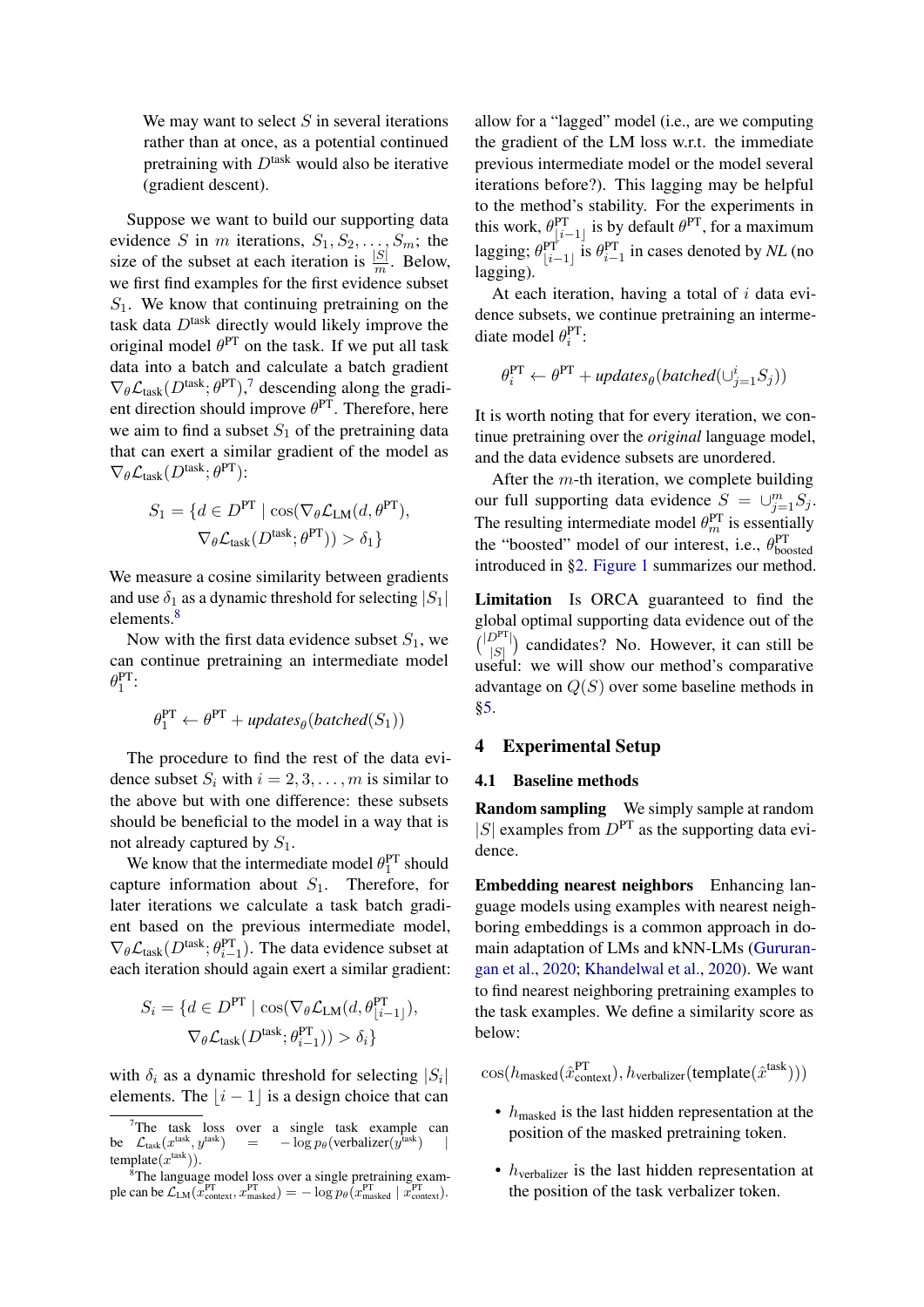- $\hat{x}_{\text{context}}^{\text{PT}}$  is the pretraining input to the model but containing the ground truth masked token.
- template $(\hat{x}^{\text{task}})$  is the templated task input but supplying the ground truth verbalized label.

We use the ground truth information here for a fair comparison with our method ORCA, where the calculation of gradients involves the ground truth information as well.

Practically, since  $|D<sup>task</sup>|$  can be large and well over |S|, we first sample t examples from  $D^{\text{task}}$ . Then, for each of the  $t$  sampled task examples, we find the top- $k$  nearest neighboring pretraining examples in  $D<sup>PT</sup>$ . Finally, from the pool of the  $t \cdot k$ pretraining examples, we sample  $|S|$  of them as the supporting data evidence. We additionally have a hyperparameter max- $r$  controlling the maximum allowed data repetitions in the selected data evidence.

ORCA with embeddings We use the gradient information  $\cos(\nabla_{\theta} \mathcal{L}_{LM}(.) , \nabla_{\theta} \mathcal{L}_{task}(.) )$  when collecting the supporting data evidence subsets in ORCA. We want to know whether we can substitute the gradients with hidden representations. Reusing the notations in the embedding nearest neighbors baseline, we use  $\cos(h_\text{masked}(.), \frac{1}{|D^\text{task}|}\sum_{x^\text{task}}h_\text{verbalizer}(.))$  for all the gradient cosine operations in ORCA. Note that we use the average embeddings of all task examples to replace the batch gradient over all task examples. Our other design decisions of ORCA remain unchanged.

## 4.2 Language model and downstream tasks

**BERT** In this work, the language model  $\theta^{PT}$  we use is BERT-large [\(Devlin et al.,](#page-9-0) [2019\)](#page-9-0). We choose it primarily due to the limited computing resources we have—BERT is small both in terms of the number of model parameters and the size of the original pretraining data. Our problem formulation and method are extendable to other language models as well.

IMDB We primarily experiment with two text classification tasks, sentiment analysis and textual entailment. For sentiment analysis, we use the IMDB movie review dataset [\(Maas et al.,](#page-10-20) [2011\)](#page-10-20). The task data  $D$ <sup>task</sup> here is the IMDB test split containing 25,000 examples. The template for the IMDB examples is "*It was* [MASK]*. <RE-VIEW>*". The verbalizer maps the reconstruction of

the [MASK] token to the label space,  $\{``good'' \rightarrow$  $positive$ , "bad"  $\rightarrow negative$ }.

MNLI For the textual entailment task, we use the MNLI dataset [\(Williams et al.,](#page-11-4) [2018\)](#page-11-4). The task data  $D<sup>task</sup>$  here is the MNLI matched validation split containing 9,815 examples. The template for the MNLI examples is "*<PREMISE>* [MASK], <*HYPOTHESIS*>". The verbalizer maps the reconstruction of the [MASK] token to the label space,  $\{``yes'' \rightarrow entailment, "no" \rightarrow \}$ contradiction, "maybe"  $\rightarrow$  neutral}. We use the OpenPrompt library [\(Ding et al.,](#page-9-6) [2022\)](#page-9-6) to prompt the BERT model with the templates and verbalizers inherited from [Gao et al.](#page-9-7) [\(2021b\)](#page-9-7).

Zero-shot transfer and prompt tuning When we formulate our problem, we are interested in the evidence in *pretraining* that directly impact the pretrained model's performance on the downstream task—a zero-shot transfer scenario. There is no notion of *finetuning* with the in-task training data. However, research in prompt tuning (e.g., [Lester](#page-10-21) [et al.,](#page-10-21) [2021\)](#page-10-21) sometimes folds the usage of in-task training data into the template for the task. They add a sequence of soft embeddings to the beginning of the template and train the embeddings with the in-task training data. The language model in this case is mostly untouched, except that the first input word embedding layer is bypassed. Apart from our main experiments with the zero-shot transfer model, as additional experiments we consider such prompt tuning scenarios, finding pretraining data evidence useful for the task when the template is enhanced with some in-task training data.<sup>[9](#page-4-0)</sup>

#### 4.3 Pretraining data

Source BERT uses the English *Wikipedia* and *BookCorpus* [\(Zhu et al.,](#page-11-2) [2015\)](#page-11-2) as its pretraining data. During pretraining, 15% of the tokens are randomly masked out to be reconstructed. Though BERT's pretraining data is already small compared to those of many other language models (e.g., [Raf](#page-10-0)[fel et al.,](#page-10-0) [2020;](#page-10-0) [Gao et al.,](#page-9-8) [2021a\)](#page-9-8), we unfortunately still do not have the resource to process the full dataset. In fact, in this work we only randomly sample 0.5% of the full pretraining data.

Format During pretraining, BERT would reconstruct the masked 15% tokens in a sequence in

<span id="page-4-0"></span><sup>&</sup>lt;sup>9</sup>Depending on the zero-shot performance of the model on the task, we use different amounts of in-task training data for prompt tuning. For IMDB, we use 100 examples per class, whereas for MNLI, we use 10,000 examples per class.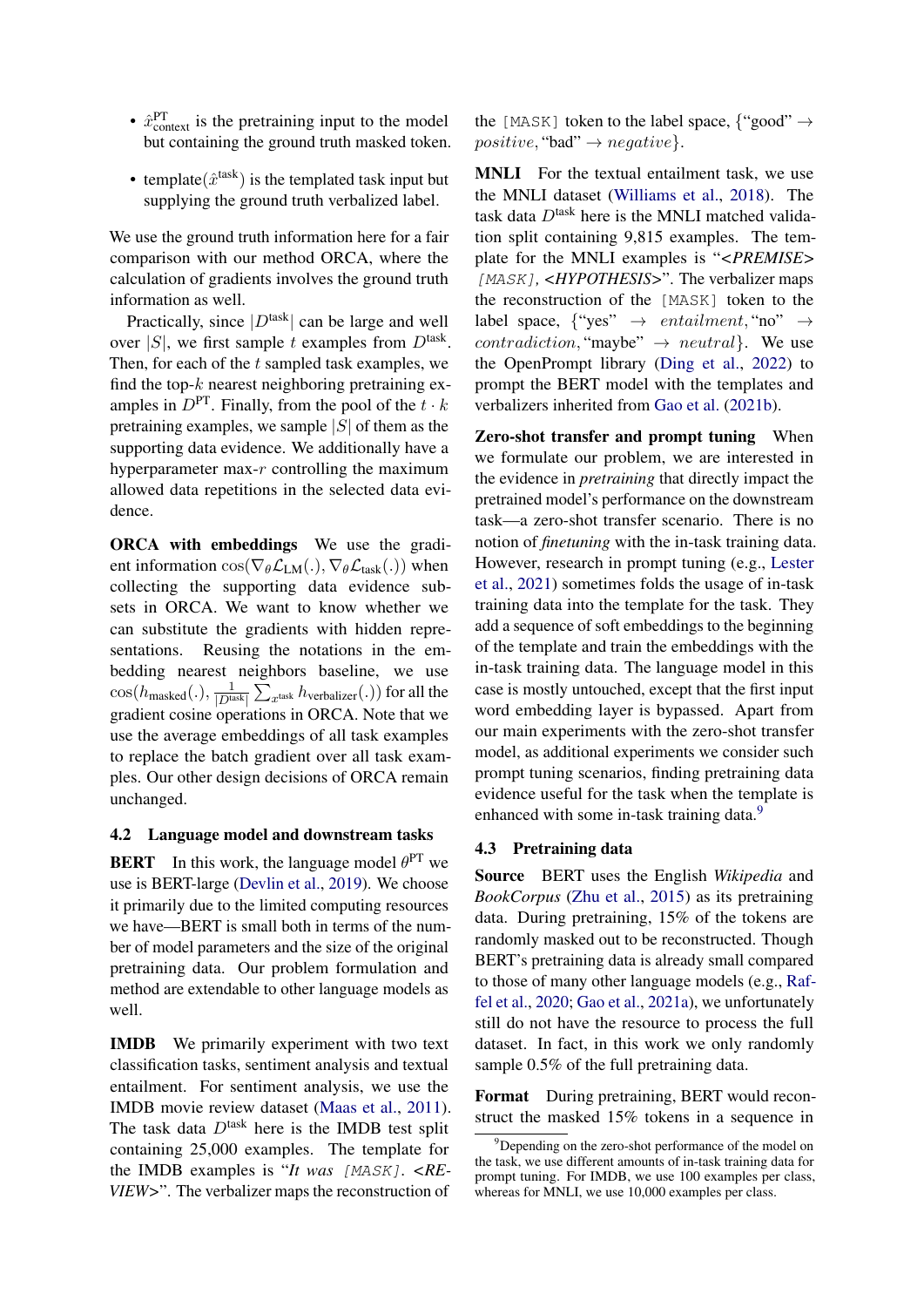parallel (i.e., the reconstruction loss for each token is independent). From the training perspective, this is efficient. However, this work aims to find the supporting data evidence. We particularly want to know learning the reconstruction of *which* token could most impact the downstream task performance. Therefore, we expand each pretraining data and treat each masked token as a standalone example. More specifically in our setup,  $D<sup>PT</sup> \ni (x<sub>context</sub><sup>PT</sup>, x<sub>masked</sub><sup>PT</sup>). x<sub>context</sub><sup>PT</sup> is a sequence of$ 512 tokens, and  $x_{\text{masked}}^{\text{PT}}$  is a single masked token in the sequence. Together this makes  $|D^{PT}| =$ 3,924,635 (with 52,640 unique  $x_{\text{context}}^{\text{PT}}$  sequences). We choose at most 2,000 instances from  $D<sup>PT</sup>$  as the supporting data evidence S.

## 4.4 Hyperparameters

ORCA finds  $S$  in iterations. In this work we use  $m=20$  iterations, with each iteration finding 100 examples from  $D^{PT}$  (|S|=2000).<sup>[10](#page-5-2)</sup>

For the embedding kNN baseline, we sample  $t=1000$  task examples and choose  $k=\{10, 20, 50,$ 100} most similar pretraining data. Within the  $t \cdot$ k candidate pool, we sample  $|S|=2000$  examples, with a max number of repetitions  $r = \{1, 20, 2000\}.$ 

During the continued pretraining for all methods, we use a batch size of 16, resulting in at most 125 optimizer updates from the original language model. The learning rate is set at one of BERT's default values 2e-5.

## <span id="page-5-0"></span>5 Evaluation

We evaluate the supporting data evidence S, identified using ORCA and the baselines, by quantifying the supportiveness of S. To objectively measure this supportiveness, we measure  $Q(S)$  as defined in [§2.](#page-1-1) Note that this section does not focus on whether or not the discovered data evidence is plausible to humans. We will explore what humans can interpret from the actual data evidence in [§6.](#page-5-1)

[Table 1](#page-5-3) shows our main results: the performance of our zero-shot language model pretrained additionally on S, as identified by different methods. We first notice that the performance of our original model is lower on MNLI than on IMDB (normalized by the number of classes). This could suggest that the entailment task is intrinsically harder for models that have only been trained on pretraining data. We observe a moderate performance

<span id="page-5-3"></span>

| On zero-shot model       | <b>IMDB</b> | <b>MNLI</b> |
|--------------------------|-------------|-------------|
| <b>Null</b>              | 73.50       | 43.70       |
| Random                   | 71.25       | 42.56       |
| <b>Embedding kNN</b>     | 76.55       | 45.15       |
| <b>ORCA</b> w/embeddings | 75.11       | 43.74       |
| <b>ORCA</b> (NL)         | 84.51       | 45.46       |
| $0 <  S  \leq 500$       | 79.81       | 44.85       |
| $500 <  S  \leq 1000$    | 83.87       | 45.64       |
| $1000 <  S  \leq 1500$   | 84.40       | 46.10       |
| $1500 <  S  \leq 2000$   | 85.17       | 46.49       |
| <b>ORCA</b>              | 84.33       | 46.06       |
| $0 <  S  \leq 500$       | 81.60       | 45.99       |
| $500 <  S  \leq 1000$    | 83.23       | 45.75       |
| $1000 <  S  \leq 1500$   | 84.42       | 46.40       |
| 1500 <  S  < 2000        | 85.15       | 46.26       |

Table 1: Main results (accuracy) of ORCA and baselines on the zero-shot model. Numbers in regular fonts are averaged from 5 random seeds, while numbers in small fonts show a trajectory of performance with one seed.

improvement using the embedding nearest neighbors method and the embedding version of ORCA. The best performance is achieved by our proposed method ORCA, especially in the task of IMDB by a large margin.

[Table 2](#page-6-0) shows some additional results on the effect of the supporting data evidence  $S$  on a prompttuned model. These results show that, compared to the zero-shot model, a prompt-tuned model is more difficult to improve since the prompt may already be highly specialized towards the task, using the in-task training data. The *additional* signals in the pretraining data that are useful to the task can be scarce. That said, the pretraining data  $S$  identified by ORCA still improves the model on IMDB.

#### <span id="page-5-1"></span>6 Analysis

While useful in showing the effectiveness of the supporting data evidence  $S$ , evaluations in [§5](#page-5-0) do not provide us with tangible insights about the model itself. In this section, we analyze some properties of S, and see whether they reflect humans' expectations for the model. We first show a few qualitative examples of the evidence discovered by ORCA in [Table 3.](#page-7-0)

<span id="page-5-2"></span> $10$ Since we only work with 0.5% of the pretraining data, in our actual experiments we do replacement across the 20 iterations (i.e., an example at maximum could appear 20 times).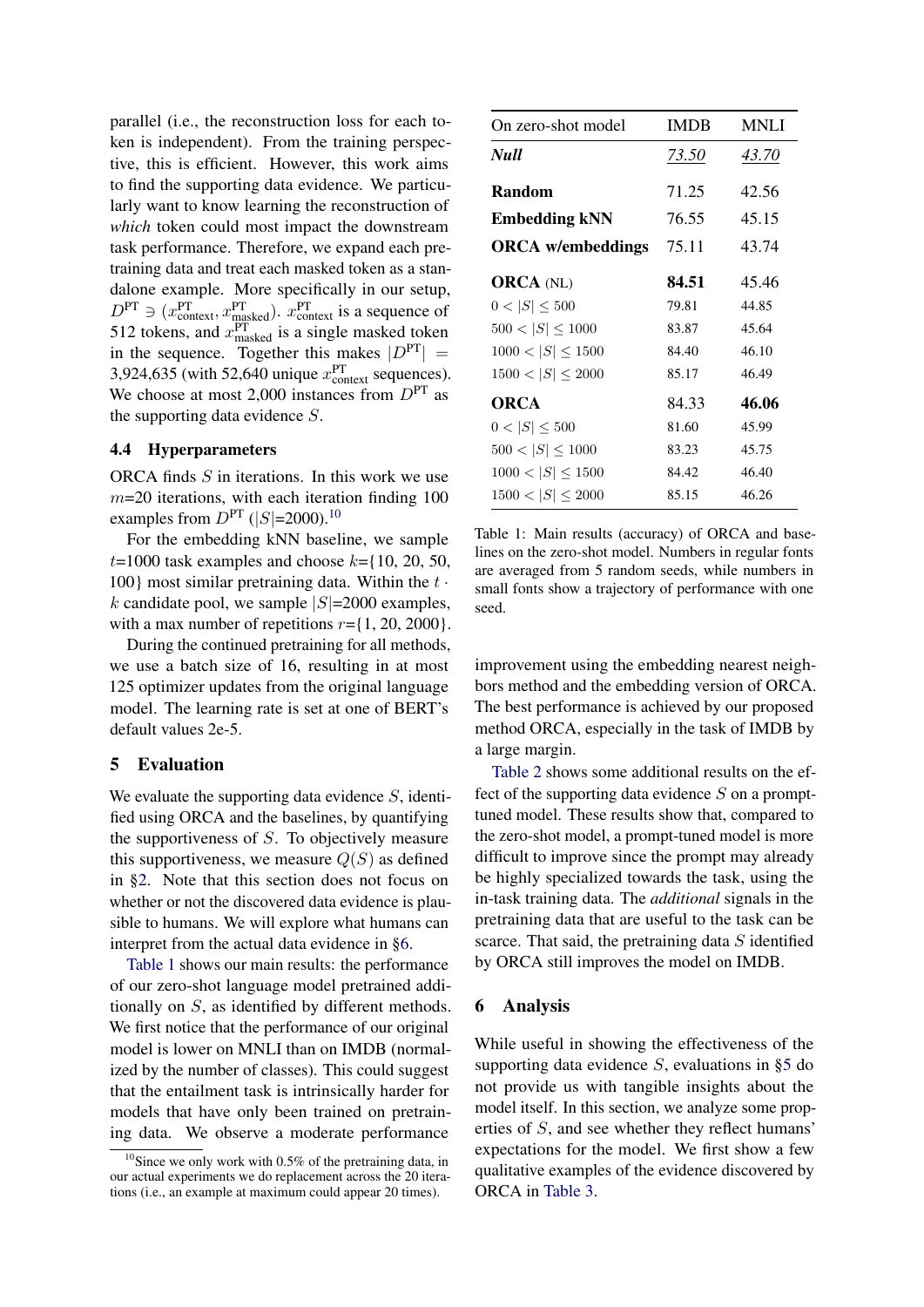<span id="page-6-0"></span>

| On prompt-tuned model    | <b>IMDB</b> | MNLI  |
|--------------------------|-------------|-------|
| <b>Null</b>              | 87.83       | 70.19 |
| Random                   | 86.06       | 69.07 |
| <b>Embedding kNN</b>     | 86.53       | 68.93 |
| <b>ORCA</b> w/embeddings | 87.80       | 68.45 |
| <b>ORCA</b> (NL)         | 87.65       | 68.79 |
| ORCA                     | 88.10       | 68.61 |

Table 2: Additional results (accuracy) of ORCA and the baselines on the prompt-tuned model. All the numbers are averaged from 5 random seeds.

Which source corpus does the supporting data evidence come from? The pretraining data of BERT consist of the English Wikipedia and Book-Corpus. We show the source corpus of examples in S in [Figure 2](#page-6-1) and [Figure 3.](#page-6-2)

We find that though the pretraining set consists of considerably more data from Wikipedia than from BookCorpus  $(76.5\% \text{ vs. } 23.5\%)$ , the supporting data evidence identified by ORCA has a drastically different source corpus distribution. In IMDB, 64.1% and 92.6% of the examples in S come from BookCorpus, using the default ORCA and its no-lagging variant respectively. The demotion of Wikipedia examples in the sentiment analysis task is somewhat reasonable, since Wikipedia is meant to have a neutral point of view  $(NPOV)$ .<sup>[11](#page-6-3)</sup> On the other hand, BookCorpus consists of novels that could involve strong emotions and sentiments.

A similar trend can be found in MNLI as well, with 99.0% and 92.9% of the examples in  $S$  coming from BookCorpus, using the default and NL variant of ORCA. We conjecture that the over-reliance on BookCorpus in MNLI could be due to the selection of the colloquial verbalizer words (e.g., "yes", "maybe"), which can be scarce in Wikipedia. Also, the BookCorpus data could contain more everyday topics that that match MNLI's genres (e.g., fiction, letters, telephone speech). However, whether it is reasonable for the model to rely on BookCorpus for textual entailment is arguable: Wikipedia should be a more reliable source if we want the model to build more upon factual information.

What are the masked tokens in the supporting data evidence? Prompted language models use a

<span id="page-6-1"></span>

Figure 2: Source corpus distribution of the supporting data evidence in IMDB.

<span id="page-6-2"></span>

Figure 3: Source corpus distribution of the supporting data evidence in MNLI.

verbalizer to adapt to the downstream task. For example, outputting "good" for a templated IMDB input indicates a positive sentiment, "yes" for MNLI indicates entailment, etc. For a pretraining example that supports the task, are there any relations between its masked, to-be-reconstructed pretraining token  $(x_{\text{masked}}^{\text{PT}})$  and the verbalizer words for the task (verbalizer $(y^{\text{task}})$ )? In [Table 4](#page-7-1) and [Table 5,](#page-7-2) we show the 10 most frequent masked words (types) in S, for each method in IMDB and MNLI.

We observe that the verbalizer words, in their original forms, are always the most common masked token in S. For all of the methods in both tasks, over 50% of the masked tokens are exactly the verbalizer words. Though we observe some noise in  $x_{\text{masked}}^{\text{PT}}$  (e.g., symbols that carry no taskrelevant meaning), most of the other masked tokens are synonyms to the verbalizer words in IMDB. In MNLI, the other masked tokens may capture relations between clauses similar to the verbalizer words (e.g., then, to, probably). Overall, we find that  $x_{\text{masked}}^{\text{PT}}$  in the discovered S is reasonable for the sentiment analysis and textual entailment task.

<span id="page-6-3"></span><sup>11</sup>[https://en](https://en.wikipedia.org/wiki/Wikipedia:Neutral_point_of_view).wikipedia.org/wiki/

[Wikipedia:Neutral\\_point\\_of\\_view](https://en.wikipedia.org/wiki/Wikipedia:Neutral_point_of_view)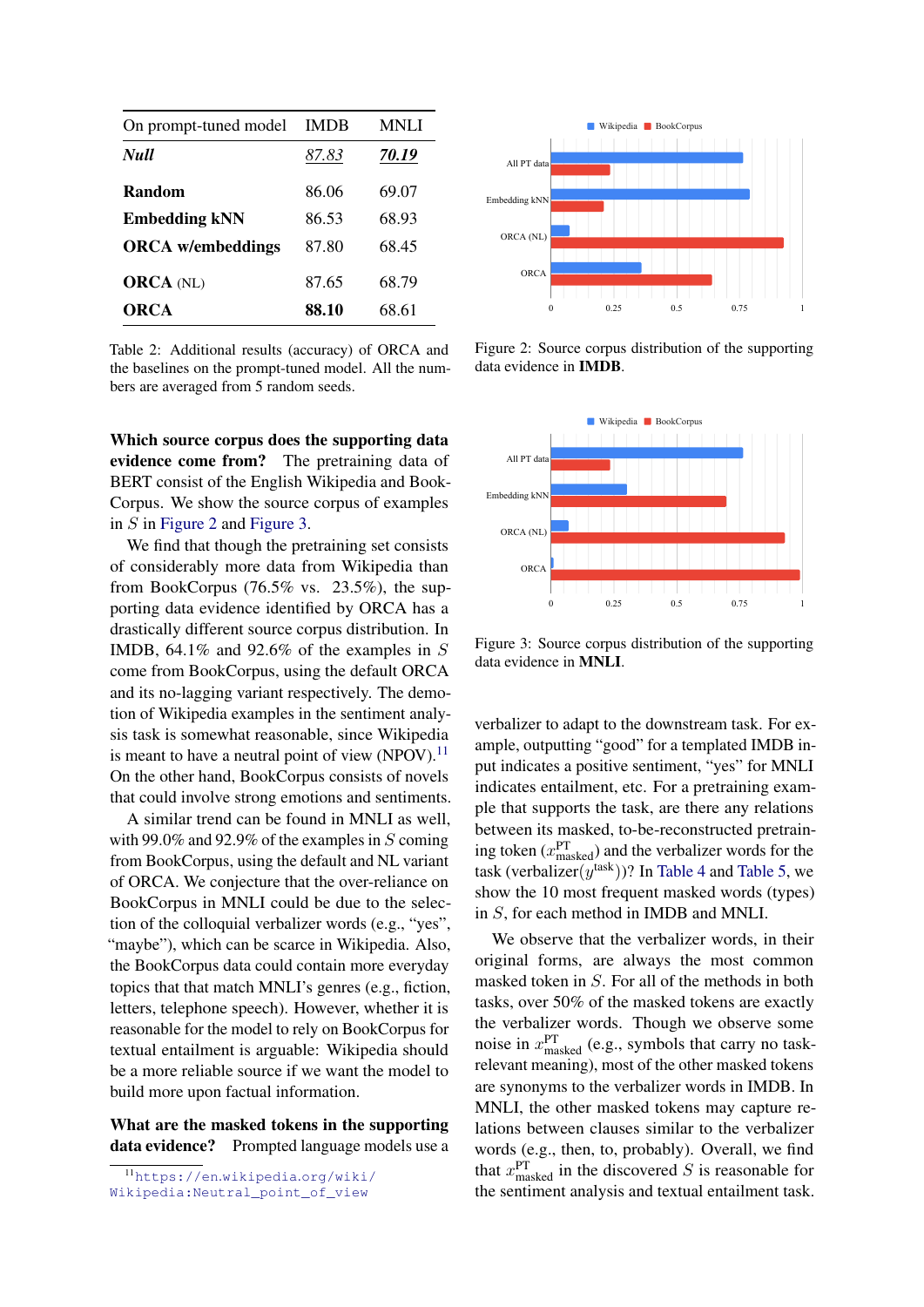<span id="page-7-0"></span>IMDB ... we have to think that were awfully lucky as human beings to have the nice precise system. the sloppy system is probably good enough for bacteria. it turns out – much to geneticists surprise – that lowly bacteria store genes as whole units (weasel) ...

> it was the only place she could afford. her meager earnings didnt provide much in the ways of clean, modern style along with the privacy she required. she felt better if she thought about how **bad** it could be. a year ago, shed lived with her mother. anywhere was better than living with her ...

MNLI ... he then cut the cord that bound her hands and legs. are you ok to walk? he asked hoping the answer was yes. i think so. but im quite stiff, she said. he helped her up. stretch your legs a little. theyll feel better ...

> ... there was no way to hide the shock on her face, and she knew he saw it by his sigh. "do you think yourself less than me?" "no!" she absolutely didn't but ... he nodded his head. "i see. you thought i would think you were less than me." she was ashamed. "i'm sorry." ...

> ... he shook his head, incredulous. in fact, he looked like he was considering throttling me. "you're just not getting it. maybe that's my fault. maybe it's because i don't tell you i love you often enough. baby, you're the only 'good' thing that i've ever had ...

Table 3: Examples of the supporting data evidence (S) discovered by ORCA for IMDB and MNLI. The masked token  $(x_{\text{masked}}^{\text{PT}})$  in each example is underlined. The example evidence for IMDB expresses sentiments, while it is less clear whether the example evidence for MNLI is related to entailment.

<span id="page-7-1"></span>

| Method           | Most frequent $x_{\text{masked}}^{\text{PT}}$ in S                                                                                                       |
|------------------|----------------------------------------------------------------------------------------------------------------------------------------------------------|
| Embedding<br>kNN | bad, good, terrible, great, badly,<br>excellent, worst, negative, better,<br>disappointment,  [11 distinct to-<br>kens in total, 94.8% verbalizer words] |
| ORCA (NL)        | bad, good, worst, n, worse, ',<br>wrong, -, horrible, poisonous,<br>[91 distinct tokens in total, 90.0% ver-<br>balizer words                            |
| ORCA             | <b>bad, good,</b> , horrible, not,<br>worse, ugly, hated, poor, terrible,<br>$\ldots$ [285 distinct tokens in total, 55.9%<br>verbalizer words]          |

Table 4: Masked tokens ( $x_{\text{masked}}^{\text{PT}}$ ) in the supporting data evidence of IMDB.

Is the context of the supporting data evidence similar to the task input data? We are interested in the relationship between the context of the selected pretraining data ( $x_{\text{context}}^{\text{PT}}$ ) and the input of the downstream task  $(x^{\text{task}})$ . Are they exceptionally similar, indicating that the model may be memorizing shallow patterns? Alternatively, are they considerably different, indicating that the model needs to transfer some learnt knowledge from pretraining to the task (either in a reasonable or spurious way)?

<span id="page-7-2"></span>

| Method           | Most frequent $x_{\text{masked}}^{\text{PI}}$ in S                                                                                     |
|------------------|----------------------------------------------------------------------------------------------------------------------------------------|
| Embedding<br>kNN | no, yes, maybe, `, yeah, How-<br>ever, perhaps, n, ), No,  [258]<br>distinct tokens in total, 58.3% verbal-<br><i>izer</i> words       |
| <b>ORCA</b> (NL) | <b>maybe, yes, no,</b> $\cdot$ , n, that, $\cdot$ , then,<br>perhaps, the,  [176 distinct tokens]<br>in total. 69.1% verbalizer words] |
| ORCA             | maybe, yes, no, `, perhaps, to,<br>probably, has, in, big, $[125 \, \text{dis}]$<br>tinct tokens in total, 59.4% verbalizer<br>words]  |

Table 5: Masked tokens ( $x_{\text{masked}}^{\text{PT}}$ ) in the supporting data evidence of MNLI.

Our exploratory step uses an automatic metric between two distributions of texts, MAUVE [\(Pillutla](#page-10-22) [et al.,](#page-10-22) [2021\)](#page-10-22), to measure the similarity between our sets of  $x_{\text{context}}^{\text{PT}}$  and  $x^{\text{task}}$ . As a method based on quantized language model embeddings, MAUVE similarity may capture text attributes such as topics and style.[12](#page-7-3)

Apart from using all 512 tokens in the context

<span id="page-7-3"></span><sup>&</sup>lt;sup>12</sup>Grammaticality can be another attribute as [Pillutla et al.](#page-10-22) [\(2021\)](#page-10-22) work with machine-generated texts. This is less relevant in our case as our sets of texts are naturally occurring.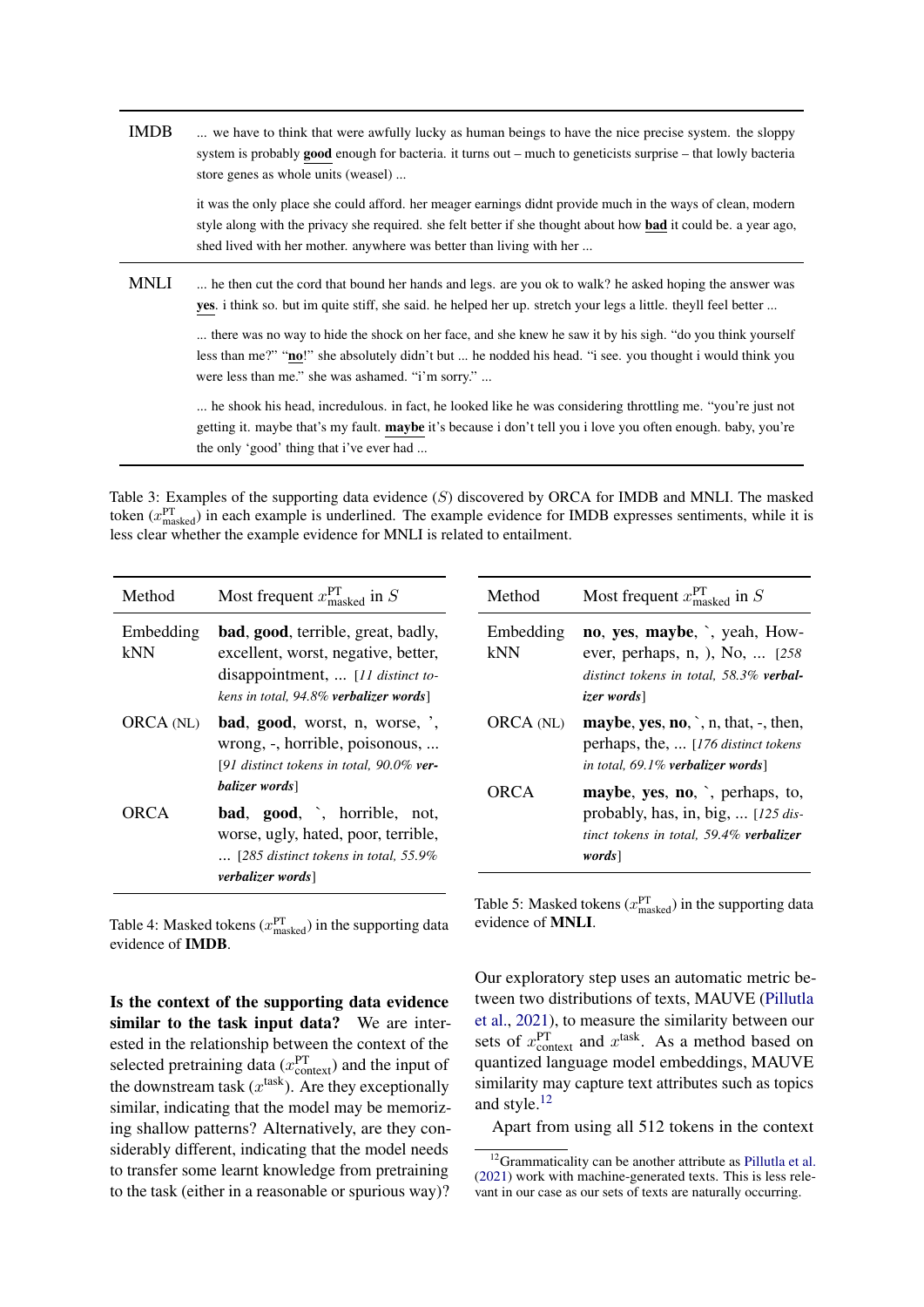<span id="page-8-0"></span>

<span id="page-8-1"></span>

Figure 4: MAUVE similarity on IMDB, between the sets of  $x_{\text{context}}^{\text{PT}}$  in S and  $x^{\text{task}}$ .

of the data evidence  $(x_{\text{context}}^{\text{PT}})$ , we also truncate the context, keeping the surrounding  $c$  tokens of the masked token  $(x_{\text{masked}}^{\text{PT}})$ . We want to control for the scope of the context by varying  $c$ . For  $x^{\text{task}}$ , we randomly sample 2000 examples to match the size of S. [Figure 4](#page-8-0) and [Figure 5](#page-8-1) show the results on IMDB and MNLI.

We observe that the MAUVE scores between  $x_{\text{context}}^{\text{PT}}$  and  $x^{\text{task}}$  are all between 0.512 and 0.577. In contrast, the MAUVE score between the training set of the task and the test set  $(x<sup>task</sup>)$  is 0.998 and 0.997 for IMDB and MNLI respectively. This substantial difference in MAUVE scores may indicate a disparity in topics and style between the context of the pretraining evidence and the task data. Additionally, the MAUVE score of our selected supporting data evidence is not higher than a random sample in most cases. This further shows that the signal in the evidence context useful for the task is *subtle*, in a way that MAUVE cannot capture. While not within the scope of this paper, future investigation can also extend the analysis of the supporting evidence with feature attribution methods [\(Pezeshkpour et al.,](#page-10-23) [2022\)](#page-10-23) or a human evaluation with domain experts of the task.

#### 7 Related Work

LLMs have been showing competence in various downstream tasks in NLP with little to no task-specific tuning, using prompts [\(Petroni et al.,](#page-10-1) [2019;](#page-10-1) [Brown et al.,](#page-9-2) [2020;](#page-9-2) [Schick and Schütze,](#page-10-10) [2021;](#page-10-10) [Gao](#page-9-7) [et al.,](#page-9-7) [2021b;](#page-9-7) [Lester et al.,](#page-10-21) [2021\)](#page-10-21). We are especially interested in interpreting LLMs under a zero-shot setup, where the knowledge relevant to the downstream task must come from the noisy pretraining

Figure 5: MAUVE similarity on MNLI, between the sets of  $x_{\text{context}}^{\text{PT}}$  in S and  $x^{\text{task}}$ .

data.[13](#page-8-2)

One common interpretability method for NLP models is feature attribution, where important tokens or spans in the inference-time input are highlighted, indicating their contributions to the model's decision [\(Simonyan et al.,](#page-11-5) [2014;](#page-11-5) [Li et al.,](#page-10-24) [2016;](#page-10-24) [Ribeiro et al.,](#page-10-5) [2016;](#page-10-5) [Lundberg and Lee,](#page-10-6) [2017\)](#page-10-6). Another type of interpretation that aligns more with our focus is instance attribution, where important training examples are highlighted for their influence on the model [\(Koh and Liang,](#page-10-7) [2017;](#page-10-7) [Yeh et al.,](#page-11-1) [2018;](#page-11-1) [Pruthi et al.,](#page-10-8) [2020;](#page-10-8) [Han et al.,](#page-10-9) [2020;](#page-10-9) [Guo et al.,](#page-10-25) [2021\)](#page-10-25). In this work, we are instead interested in the influence of pretraining data and in finding supporting data evidence for the entire task rather than individual test examples.<sup>[14](#page-8-3)</sup> There has also been prior work analyzing what amount of data is needed during pretraining to achieve models with certain capabilities [\(Zhang et al.,](#page-11-6) [2021\)](#page-11-6), but these works do not attribute model performance to specific pretraining data.

Our proposed method to find the data evidence, ORCA, shares a similar intuition with prior work that reweighs training data [\(Wang et al.,](#page-11-7) [2020\)](#page-11-7), as both methods use the gradient information of the test data. However, their target model depends on an *ordered sequence* of data weights and model checkpoints. In contrast, we apply an *unordered* data evidence set to the *original* model, mimicking an upweighting in pretraining. The root of the dif-

<span id="page-8-2"></span><sup>&</sup>lt;sup>13</sup>Interpreting the role of pretraining data in an unprompted, finetuning setup can be intrinsically harder, but prior work like [Chen et al.](#page-9-9) [\(2020\)](#page-9-9) have made attempts.

<span id="page-8-3"></span><sup>&</sup>lt;sup>14</sup>A recent concurrent work by [Akyürek et al.](#page-9-10) [\(2022\)](#page-9-10) builds a candidate set for fact-tracing in question answering; the difference is the use of task-related training examples instead of pretraining data, and the evaluation with an information retrieval objective.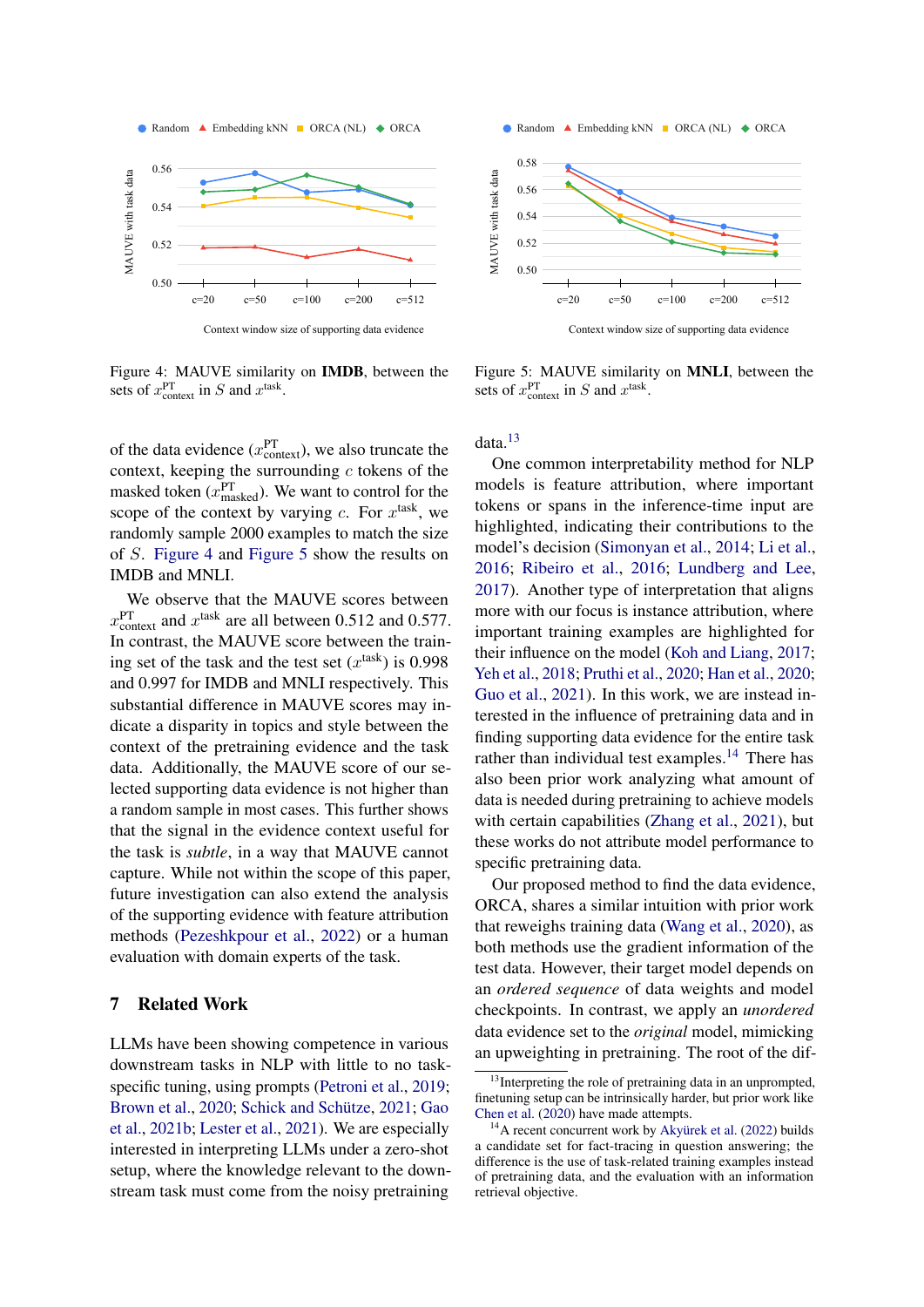ference is the purpose: the former is performanceoriented while the latter is interpretability-oriented.

Another related line of work in machine learning is coreset construction [\(Coleman et al.,](#page-9-11) [2020;](#page-9-11) [Mirzasoleiman et al.,](#page-10-26) [2020;](#page-10-26) [Huang et al.,](#page-10-27) [2021\)](#page-10-27). Their focus is typically an empirical risk minimization problem on the training data, without a notion of downstream tasks. They aim to create a substitution set for the full training data for an efficiency purpose.

## 8 Conclusion

The competence of zero-shot or few-shot prompted language models on various downstream tasks is mysterious. The models should be gaining taskspecific knowledge from the pretraining data, but what pretraining data leads to the capability of the models is an underexplored area of research. In this work, we formulate the problem of finding supporting data evidence in the pretraining data of LLMs for downstream tasks. We propose ORCA to effectively identify such evidence with an iterative guide from task-specific gradient information. Further analyses into the evidence show that a prompted BERT on sentiment analysis and textual entailment relies heavily on the BookCorpus data, as well as on pretraining examples that mask out task verbalizers and their synonyms.

There remain several gaps to be addressed by future work. For example, the definition of the data evidence quality can be more theoretically grounded (we discussed a few alternatives in [§2\)](#page-1-1). Our proposed method ORCA is slow and currently operates on a small amount of pretraining data, since it computes a per-sample gradient for each example in the corpus. We did not explore many potential design choices of the method (e.g., warmup selections, annealing mechanisms). Finally, while our analysis into the identified supporting data evidence successfully captures high-level signals in the pretraining data (e.g., source corpus, masked token, whole context), this can be complemented with more detailed interpretations (e.g., what exact spans in the supporting data evidence contribute to their supportiveness).

#### References

<span id="page-9-10"></span>Ekin Akyürek, Tolga Bolukbasi, Frederick Liu, Binbin Xiong, Ian Tenney, Jacob Andreas, and Kelvin Guu. 2022. Tracing knowledge in language models back to the training data. *ArXiv*, abs/2205.11482.

- <span id="page-9-5"></span>Samyadeep Basu, Philip Pope, and Soheil Feizi. 2021. Influence functions in deep learning are fragile. In *ICLR*.
- <span id="page-9-1"></span>Emily M. Bender, Timnit Gebru, Angelina McMillan-Major, and Shmargaret Shmitchell. 2021. On the dangers of stochastic parrots: Can language models be too big? *Proc. FAccT*.
- <span id="page-9-2"></span>Tom B. Brown, Benjamin Mann, Nick Ryder, Melanie Subbiah, Jared Kaplan, Prafulla Dhariwal, Arvind Neelakantan, Pranav Shyam, Girish Sastry, Amanda Askell, Sandhini Agarwal, Ariel Herbert-Voss, Gretchen Krueger, T. J. Henighan, Rewon Child, Aditya Ramesh, Daniel M. Ziegler, Jeff Wu, Clemens Winter, Christopher Hesse, Mark Chen, Eric Sigler, Mateusz Litwin, Scott Gray, Benjamin Chess, Jack Clark, Christopher Berner, Sam Mc-Candlish, Alec Radford, Ilya Sutskever, and Dario Amodei. 2020. Language models are few-shot learners. *ArXiv*, abs/2005.14165.
- <span id="page-9-3"></span>Nicholas Carlini, Florian Tramèr, Eric Wallace, Matthew Jagielski, Ariel Herbert-Voss, Katherine Lee, Adam Roberts, Tom B. Brown, Dawn Xiaodong Song, Úlfar Erlingsson, Alina Oprea, and Colin Raffel. 2021. Extracting training data from large language models. In *USENIX Security Symposium*.
- <span id="page-9-9"></span>Hongge Chen, Si Si, Yang Li, Ciprian Chelba, Sanjiv Kumar, Duane Boning, and Cho-Jui Hsieh. 2020. Multi-stage influence function. In *Proc. NeurIPS*.
- <span id="page-9-11"></span>Cody A. Coleman, Christopher Yeh, Stephen Mussmann, Baharan Mirzasoleiman, Peter Bailis, Percy Liang, Jure Leskovec, and Matei A. Zaharia. 2020. Selection via proxy: Efficient data selection for deep learning. In *Proc. ICLR*.
- <span id="page-9-4"></span>R Dennis Cook. 1977. Detection of influential observation in linear regression. *Technometrics*, 19(1):15– 18.
- <span id="page-9-0"></span>Jacob Devlin, Ming-Wei Chang, Kenton Lee, and Kristina Toutanova. 2019. BERT: Pre-training of deep bidirectional transformers for language understanding. In *Proc. NAACL-HLT*.
- <span id="page-9-6"></span>Ning Ding, Shengding Hu, Weilin Zhao, Yulin Chen, Zhiyuan Liu, Haitao Zheng, and Maosong Sun. 2022. Openprompt: An open-source framework for prompt-learning. In *Proc. ACL (System Demonstrations)*.
- <span id="page-9-8"></span>Leo Gao, Stella Rose Biderman, Sid Black, Laurence Golding, Travis Hoppe, Charles Foster, Jason Phang, Horace He, Anish Thite, Noa Nabeshima, Shawn Presser, and Connor Leahy. 2021a. The pile: An 800gb dataset of diverse text for language modeling. *ArXiv*, abs/2101.00027.
- <span id="page-9-7"></span>Tianyu Gao, Adam Fisch, and Danqi Chen. 2021b. Making pre-trained language models better few-shot learners. In *Proc. ACL*.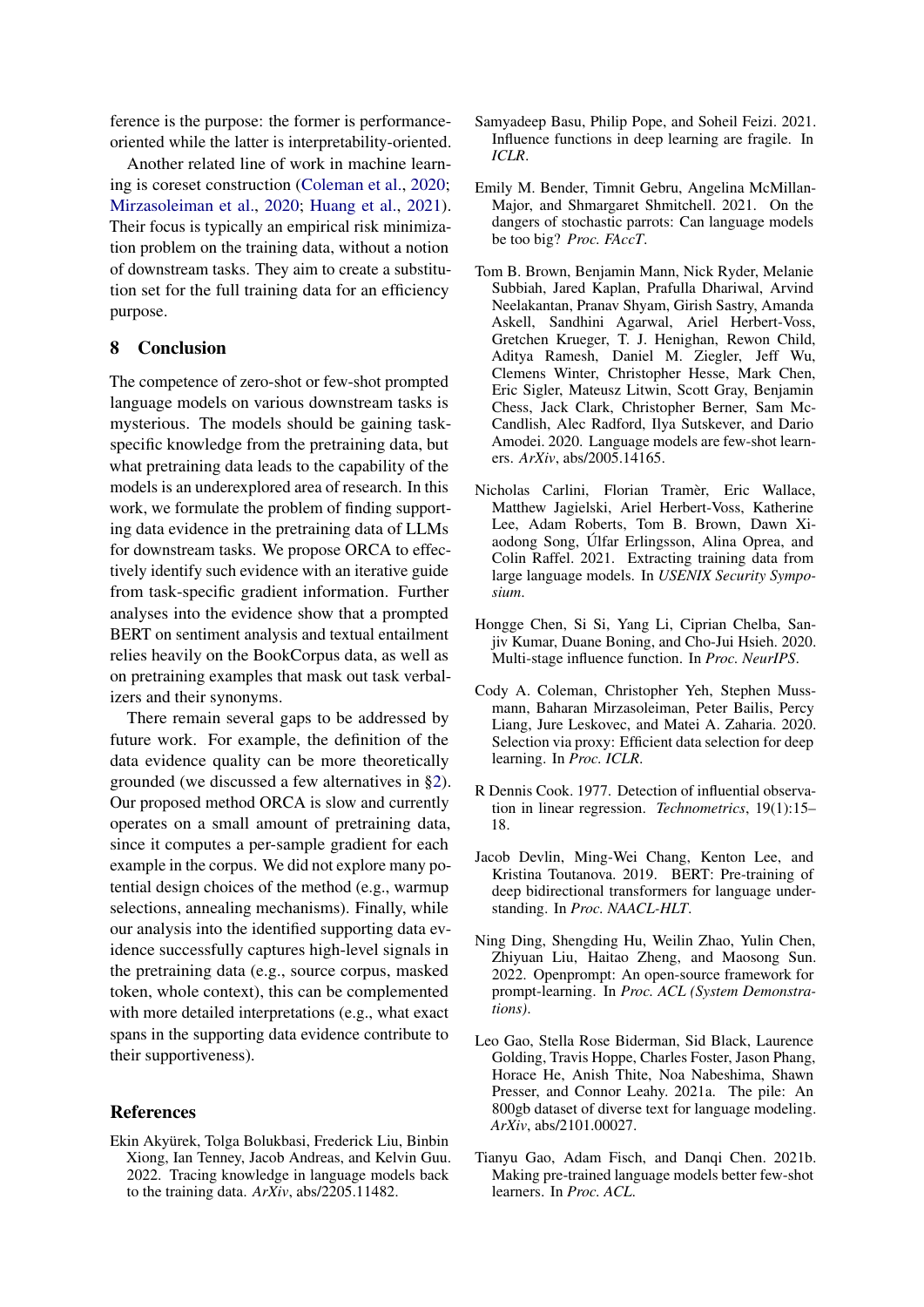- <span id="page-10-18"></span>Amirata Ghorbani and James Zou. 2019. Data shapley: Equitable valuation of data for machine learning. In *Proc. ICML*.
- <span id="page-10-25"></span>Han Guo, Nazneen Rajani, Peter Hase, Mohit Bansal, and Caiming Xiong. 2021. Fastif: Scalable influence functions for efficient model interpretation and debugging. In *Proc. EMNLP*.
- <span id="page-10-16"></span>Suchin Gururangan, Ana Marasović, Swabha Swayamdipta, Kyle Lo, Iz Beltagy, Doug Downey, and Noah A. Smith. 2020. Don't stop pretraining: Adapt language models to domains and tasks. In *Proc. ACL*.
- <span id="page-10-15"></span>Xiaochuang Han and Jacob Eisenstein. 2019. Unsupervised domain adaptation of contextualized embeddings for sequence labeling. In *Proc. EMNLP*.
- <span id="page-10-4"></span>Xiaochuang Han and Yulia Tsvetkov. 2021. Influence tuning: Demoting spurious correlations via instance attribution and instance-driven updates. In *Proc. Findings of EMNLP*.
- <span id="page-10-9"></span>Xiaochuang Han, Byron C. Wallace, and Yulia Tsvetkov. 2020. Explaining black box predictions and unveiling data artifacts through influence functions. In *Proc. ACL*.
- <span id="page-10-27"></span>Jiawei Huang, Ru Huang, Wenjie Liu, Nikolaos M. Freris, and Huihua Ding. 2021. A novel sequential coreset method for gradient descent algorithms. In *Proc. ICML*.
- <span id="page-10-14"></span>Karthikeyan K and Anders Søgaard. 2021. Revisiting methods for finding influential examples. *ArXiv*, abs/2111.04683.
- <span id="page-10-19"></span>Urvashi Khandelwal, Omer Levy, Dan Jurafsky, Luke Zettlemoyer, and Mike Lewis. 2020. Generalization through memorization: Nearest neighbor language models. In *Proc. ICLR*.
- <span id="page-10-12"></span>Vid Kocijan and Samuel R. Bowman. Influence functions do not seem to predict usefulness in nlp transfer learning. [https://wp](https://wp.nyu.edu/cilvr/2020/08/27/influence-functions-do-not-seem-to-predict-usefulness-in-nlp-transfer-learning/).nyu.edu/cilvr/ [2020/08/27/influence-functions-do](https://wp.nyu.edu/cilvr/2020/08/27/influence-functions-do-not-seem-to-predict-usefulness-in-nlp-transfer-learning/)[not-seem-to-predict-usefulness-in](https://wp.nyu.edu/cilvr/2020/08/27/influence-functions-do-not-seem-to-predict-usefulness-in-nlp-transfer-learning/)[nlp-transfer-learning/](https://wp.nyu.edu/cilvr/2020/08/27/influence-functions-do-not-seem-to-predict-usefulness-in-nlp-transfer-learning/).
- <span id="page-10-7"></span>Pang Wei Koh and Percy Liang. 2017. Understanding black-box predictions via influence functions. In *Proc. ICML*.
- <span id="page-10-21"></span>Brian Lester, Rami Al-Rfou, and Noah Constant. 2021. The power of scale for parameter-efficient prompt tuning. In *Proc. EMNLP*.
- <span id="page-10-24"></span>Jiwei Li, Xinlei Chen, Eduard H. Hovy, and Dan Jurafsky. 2016. Visualizing and understanding neural models in NLP. In *Proc. NAACL-HLT*.
- <span id="page-10-3"></span>Zachary C Lipton. 2018. The mythos of model interpretability: In machine learning, the concept of interpretability is both important and slippery. *Queue*, 16(3):31–57.
- <span id="page-10-13"></span>Pengfei Liu, Weizhe Yuan, Jinlan Fu, Zhengbao Jiang, Hiroaki Hayashi, and Graham Neubig. 2021. Pretrain, prompt, and predict: A systematic survey of prompting methods in natural language processing. *ArXiv*, abs/2107.13586.
- <span id="page-10-6"></span>Scott M Lundberg and Su-In Lee. 2017. A unified approach to interpreting model predictions. *Proc. NeurIPS*, 30.
- <span id="page-10-20"></span>Andrew L. Maas, Raymond E. Daly, Peter T. Pham, Dan Huang, Andrew Y. Ng, and Christopher Potts. 2011. Learning word vectors for sentiment analysis. In *Proc. ACL*.
- <span id="page-10-2"></span>R. Thomas McCoy, Paul Smolensky, Tal Linzen, Jianfeng Gao, and Asli Celikyilmaz. 2021. How much do language models copy from their training data? evaluating linguistic novelty in text generation using raven. *ArXiv*, abs/2111.09509.
- <span id="page-10-26"></span>Baharan Mirzasoleiman, Jeff A. Bilmes, and Jure Leskovec. 2020. Coresets for data-efficient training of machine learning models. In *Proc. ICML*.
- <span id="page-10-1"></span>Fabio Petroni, Tim Rocktäschel, Patrick Lewis, Anton Bakhtin, Yuxiang Wu, Alexander H. Miller, and Sebastian Riedel. 2019. Language models as knowledge bases? In *Proc. EMNLP*.
- <span id="page-10-23"></span>Pouya Pezeshkpour, Sarthak Jain, Sameer Singh, and Byron C. Wallace. 2022. Combining feature and instance attribution to detect artifacts. In *Proc. Findings of ACL*.
- <span id="page-10-22"></span>Krishna Pillutla, Swabha Swayamdipta, Rowan Zellers, John Thickstun, Sean Welleck, Yejin Choi, and Zaïd Harchaoui. 2021. Mauve: Measuring the gap between neural text and human text using divergence frontiers. In *Proc. NeurIPS*.
- <span id="page-10-8"></span>Garima Pruthi, Frederick Liu, Mukund Sundararajan, and Satyen Kale. 2020. Estimating training data influence by tracking gradient descent. In *Proc. NeurIPS*.
- <span id="page-10-11"></span>Alec Radford, Karthik Narasimhan, Tim Salimans, and Ilya Sutskever. 2018. Improving language understanding by generative pre-training.
- <span id="page-10-0"></span>Colin Raffel, Noam M. Shazeer, Adam Roberts, Katherine Lee, Sharan Narang, Michael Matena, Yanqi Zhou, Wei Li, and Peter J. Liu. 2020. Exploring the limits of transfer learning with a unified text-to-text transformer. *JMLR*.
- <span id="page-10-5"></span>Marco Tulio Ribeiro, Sameer Singh, and Carlos Guestrin. 2016. "Why should I trust you?": Explaining the predictions of any classifier. In *Proc. KDD*.
- <span id="page-10-10"></span>Timo Schick and Hinrich Schütze. 2021. Exploiting cloze-questions for few-shot text classification and natural language inference. In *Proc. EACL*.
- <span id="page-10-17"></span>Lloyd S Shapley. 1951. Notes on the n-person game—ii: The value of an n-person game.